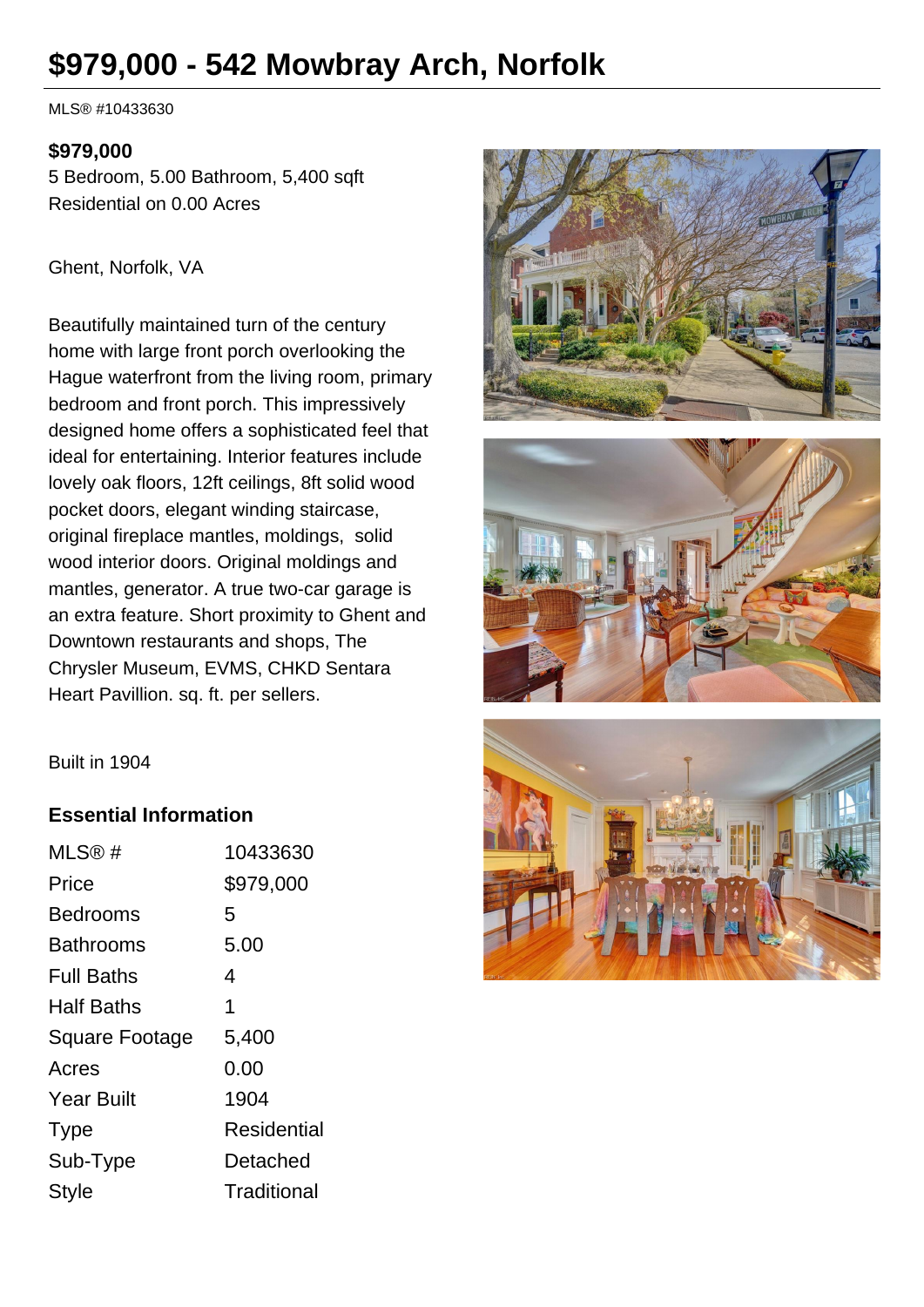| <b>Status</b>            | Active                                                                                                  |  |  |
|--------------------------|---------------------------------------------------------------------------------------------------------|--|--|
|                          | <b>Community Information</b>                                                                            |  |  |
| <b>Address</b>           | 542 Mowbray Arch                                                                                        |  |  |
| Area                     | <b>West Norfolk</b>                                                                                     |  |  |
| Subdivision              | Ghent                                                                                                   |  |  |
| City                     | <b>Norfolk</b>                                                                                          |  |  |
| <b>State</b>             | <b>VA</b>                                                                                               |  |  |
| Zip Code                 | 23507                                                                                                   |  |  |
| <b>Amenities</b>         |                                                                                                         |  |  |
| <b>Parking Spaces</b>    | $\mathbf 1$                                                                                             |  |  |
| Parking                  | 1 Car, Garage Det 2 Car                                                                                 |  |  |
| View                     | River, Water                                                                                            |  |  |
| Waterfront               | <b>Not Waterfront</b>                                                                                   |  |  |
| Pool                     | No Pool                                                                                                 |  |  |
| <b>Interior</b>          |                                                                                                         |  |  |
| <b>Interior Features</b> | Scuttle Access, Walk-In Closet, Bar, Fireplace Wood, Window<br><b>Treatments</b>                        |  |  |
| Appliances               | Dishwasher, Disposal, Dryer Hookup, Microwave, Gas Range, Washer<br>Hookup, Dryer, Refrigerator, Washer |  |  |
| Heating                  | Natl Gas, Zoned, Forced Hot Air, Radiator                                                               |  |  |
| Cooling                  | Central Air, Zoned                                                                                      |  |  |
| Fireplace                | Yes                                                                                                     |  |  |
| # of Fireplaces          | $\overline{2}$                                                                                          |  |  |
| # of Stories             | 3                                                                                                       |  |  |
| <b>Exterior</b>          |                                                                                                         |  |  |
| <b>Exterior</b>          | <b>Brick</b>                                                                                            |  |  |
|                          |                                                                                                         |  |  |

| Lot Description | 45X133                 |
|-----------------|------------------------|
| Roof            | Slate                  |
| Foundation      | <b>Basement, Crawl</b> |

#### **School Information**

| Elementary    | <b>Walter Herron Taylor Elementary</b> |
|---------------|----------------------------------------|
| <b>Middle</b> | <b>Blair Middle</b>                    |
| High          | Maury                                  |

### **Additional Information**